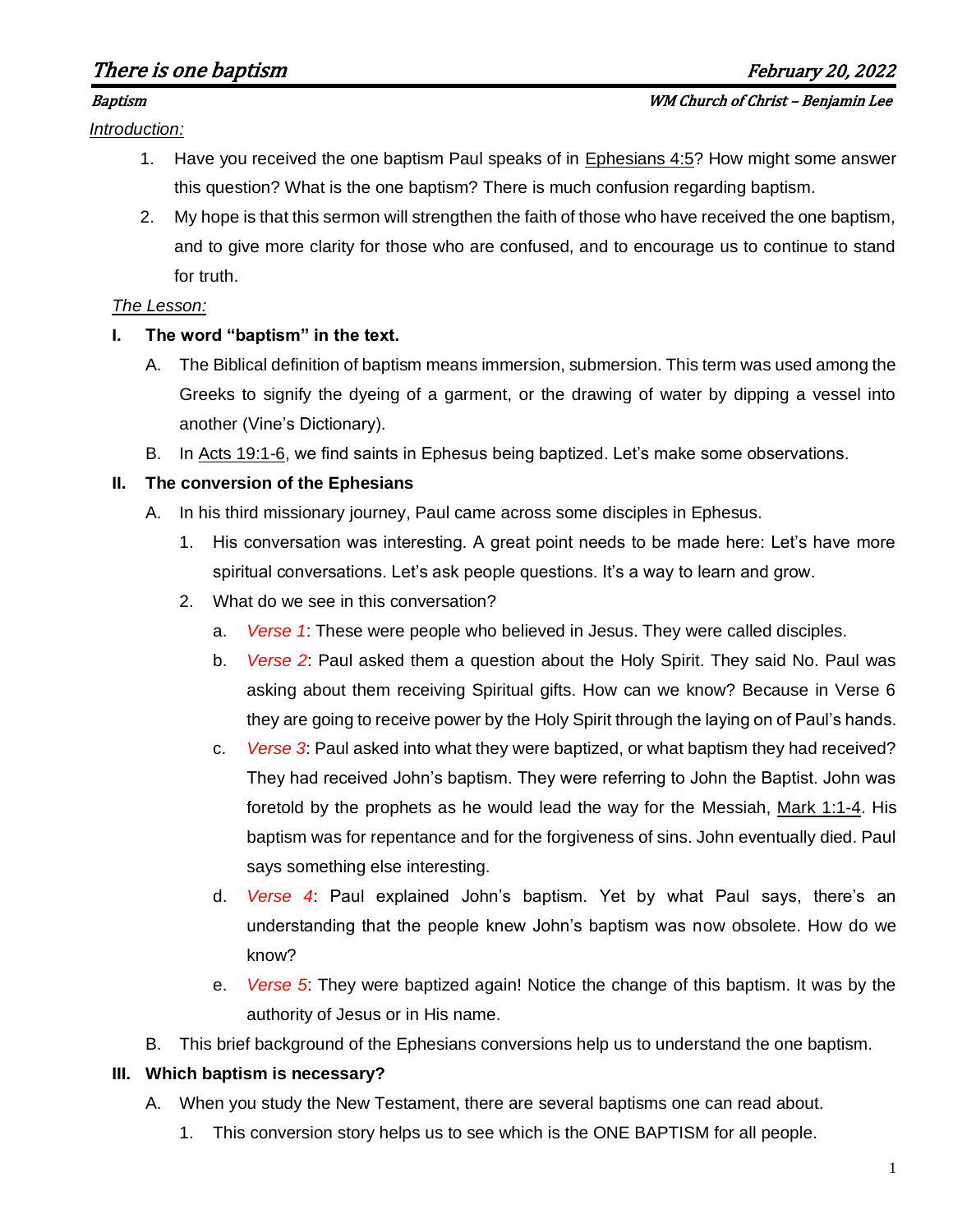#### 2. *It's not John's Baptism*.

- a. That doesn't mean John was wrong. He wasn't. His was authorized by God, Luke 7:29- 30. To reject John's baptism was to reject the counsel of God.
- b. But his baptism and ministry was all about preparing the way for the Messiah.

#### 3. *It's not the Baptism Jesus received*.

- a. Jesus was baptized by John the Baptist.
- b. But He wasn't baptized for the forgiveness of sins. He was SINLESS.
- c. Rather scripture tell us why He was, Matthew 3:13-17. It was to fulfill all righteousness. Jesus gives us an example that He always did the will of God, John 4:34. When the Father spoke and the Spirit descended as a dove, they bore witness to who Jesus is.
- d. John 1:29-34. It was to fulfill all righteousness. It was to manifest (reveal Himself to Israel. It was a sign for John!
- e. It's also not the baptism Jesus spoke about in Luke 12:50. He seemed to be speaking about His suffering He would endure.
- 4. *It's not baptism by fire*. This language is found in Matthew 3:11.
	- a. John said Jesus had the ability to baptize with fire and the Holy Spirit.
	- b. Fire is often indicative of judgment. Jesus has all authority and has the right to pronounce judgment on others.

#### 5. *It's not Holy Spirit Baptism*.

- a. In Acts 10:44-45, the Holy Spirit was poured out on the household of Cornelius.
- b. They began to speak in tongues. This was a sign for Peter and the Jews of how Gentiles could be a part of God's kingdom.
- c. Therefore Peter said, "Can anyone refuse the water for them to be baptized…? Then they were ordered to be baptized in the name of Jesus.
- B. There's only one other answer of what the one baptism is. We've seen the clues in these verses.

# *IV. The one baptism is in the name of Jesus for forgiveness of sins.*

- A. Let's consider a few observations.
- 1. The baptism the Ephesians received in Acts 19:1-6 was administered by Paul.
- 2. The one baptism today for people must be administered by a person. This fits with what Jesus told His apostles to do, Matthew 28:19-20.
- 3. The one baptism is an immersion in water. John's baptism was done where there was much water, John 3:23. Why? Because baptism is a burial in water. Notice in Matthew 3:13-17, Jesus came up out of the water. This one baptism is conducted where there is much water, Acts 8:38.
- 4. This one baptism is for people who have heard the message of truth and believed, Ephesians 1:13. It doesn't come prior to hearing. Notice Paul said, "after listening to the message." This means infant baptism is wrong, deceiving, not necessary, and invalid.